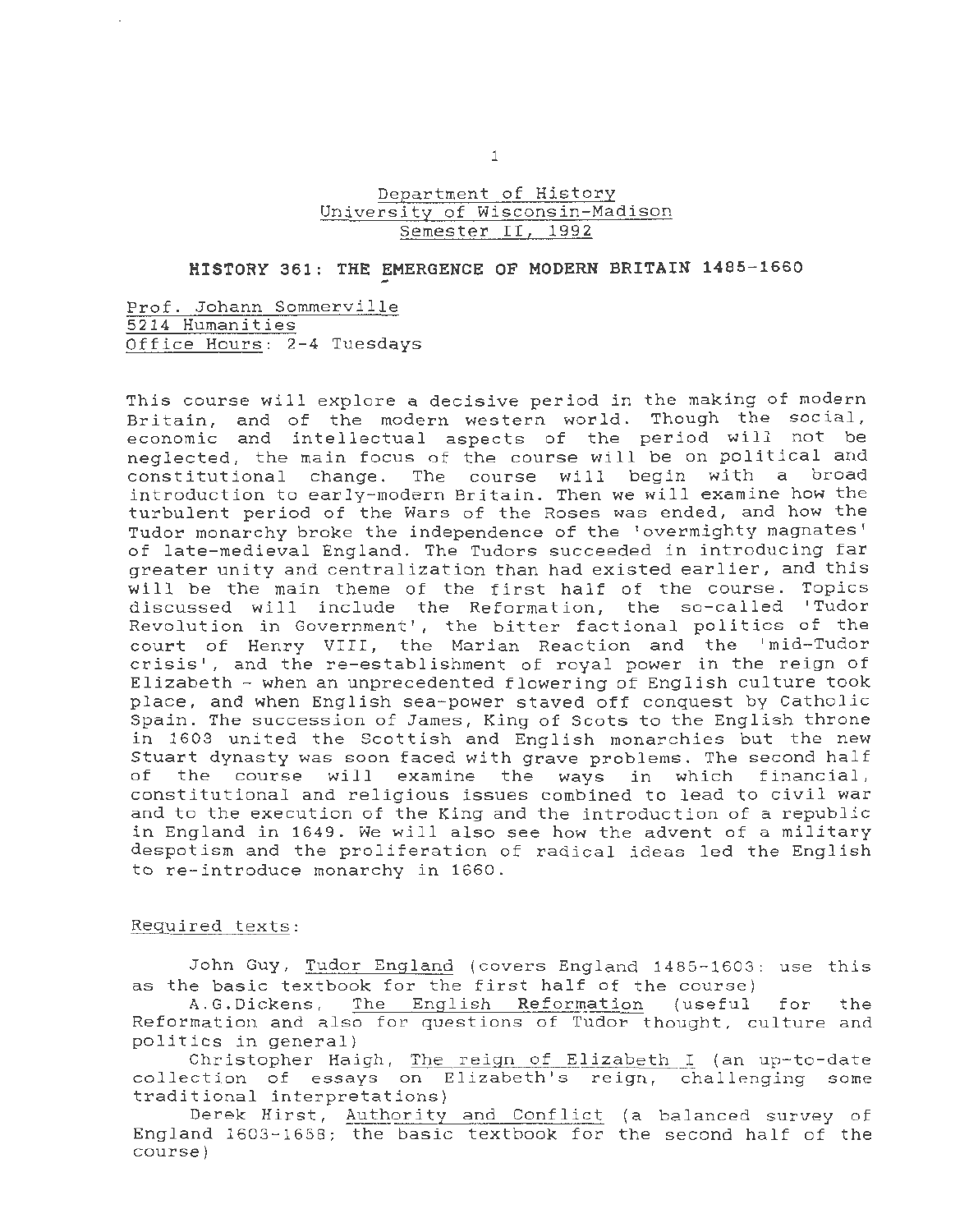# $[Sy1labus: History 361, 1992]$  (2)

Christopher Hill, God's Enqlishman (biography of Oliver Cromwell in *his* historical context)

#### Required tasks:

3 credit students will (1) attend lectures; (2) take two midterm exams (dates:  $2/27$  and  $4/9$ ) and a final  $(5/14, 2-45 p.m. )$ . 4 credit students have the same tasks and will also write a

term paper of approximately 5-6 pages (due 3/27).

Honors students have the same tasks as 4 credit students and in addition will write a second paper of approximately 5-6 pages (due 3/27)

Graduate students will (1) attend lectures; (2) meet for discussion in 2125 Humanities at 2-25 to 4-25 on Tuesdays and Thursdays; (3) write two term papers of 10-15 pages each (due 3/27; 5/7). In exceptional cases, students may be permitted to substitute for requirement (2) a third term paper of 10-15 pages (due 5/7) and the final exam.

Schedule of topics: 1/21-23: Introduction: economy and society 1/28-1/30: the foundation of Tudor England 2/4-6: Henry VIII and Wolsey 2/11-13 : Henry VIII and the Reformation 2/18-20: The mid-Tudor period 2/25: The Elizabethan Settlement

#### **2 /27 : EXAM**

3/3-5: Elizabethan England: foreign policy, war and religion

### **3/7-15 : SPRING RECESS**

3/17-19: Elizabethan England: economy, society and government

3/24-26: James I and Salisbury

- 3/31-4/2: Jacobean England: politics, society and economy
- 4/7: Charles I, Buckingham and the crisis of 1625-9

#### **4/9: EXAM**

4/14- 16: Charles I: the personal rule and its collapse: Britain 1629-42

4/21-23 : The Civil War and its origins